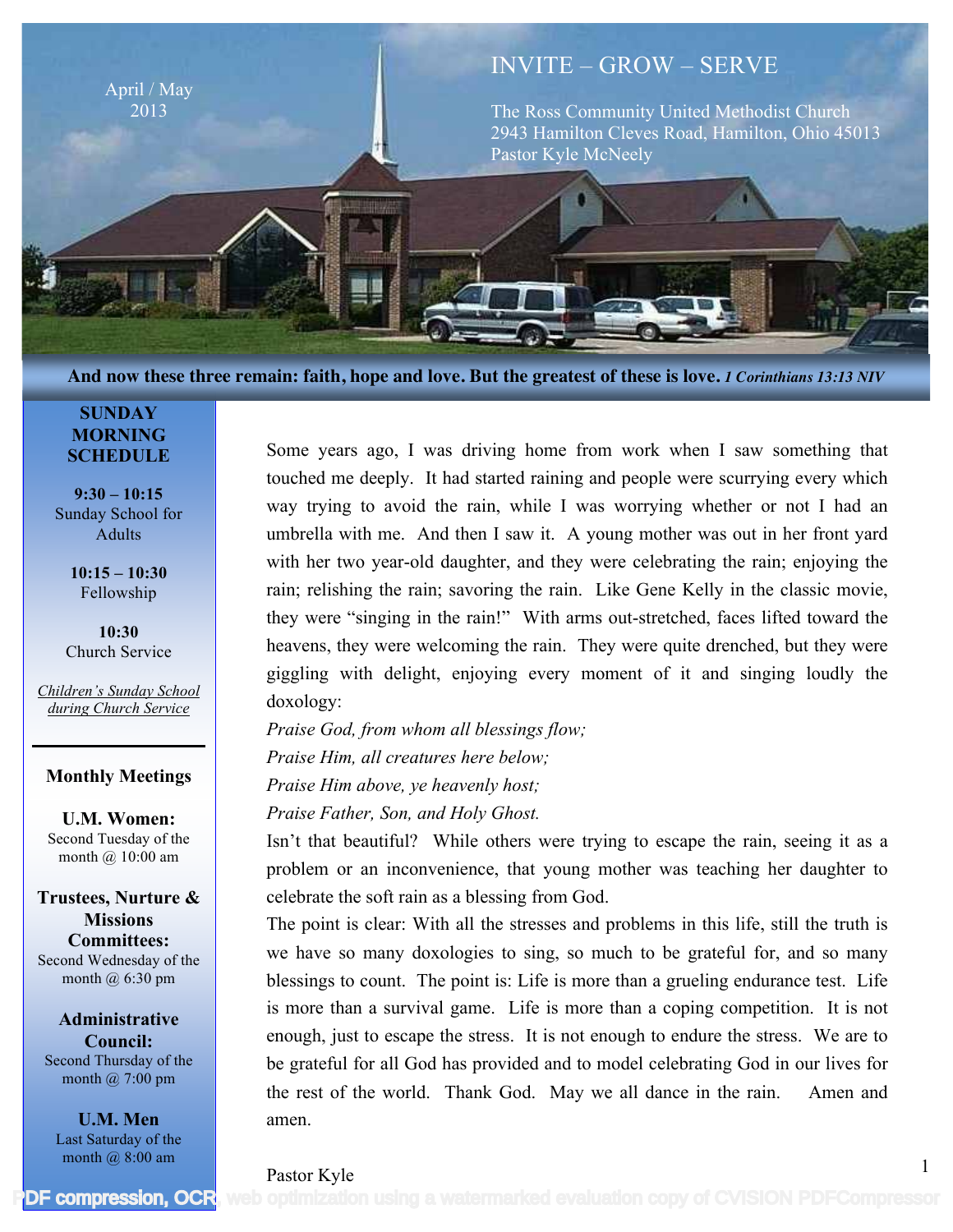

The United Methodist Women will get together on April 9<sup>th</sup> at Berkeley's Coach House Tavern & Grill. We would love to have the entire Ross Community UMC women join us for dinner & fellowship.

Remember to sign up for the Mother Daughter Banquet. The date is Tuesday, May 14, 2013; signups will start at the end of April. The next few monthly meetings will be on:

- April 9, 2013 at  $6:30$  PM
- May 13, 2013 (Monday to decorate)
- During the summer we will get together for special events
- In the fall we will again meet on the second Tuesday of each month at 10:00AM in the church.

There have been a few college scholarship applications received. The UMW scholarships will be presented on a Sunday in June.

# INFORMATION CORNER

**Pastor**: Kyle McNeely 513-984-2508 **Lay Leader**: Leroy Singleton **Assistant Lay Leader**: Jim Rechel **Pianists**: Lori Campbell & Craig Eppich **Praise and Worship Leader**: Joan Daugherty **Choir Director**: Sally Rechel **Nursery Attendant**: Robin Montgomery (Ages birth through four years old) **Prayer Chain**: Leroy Singleton **Newsletter**: Phil Brown 868-2338 prbrown719@gmail.com



I tell you, now is the time of God's favor, now is the day of salvation. - 2 CORINTHIANS 6:2 NIV



If you wish to view this newsletter in full color please go to our church web site at: http://www.rossumc.org

PDF contraction using a watermarked compressive the waitress gets 15% and god.<br>Web optimization using a watermarked copy caps way

2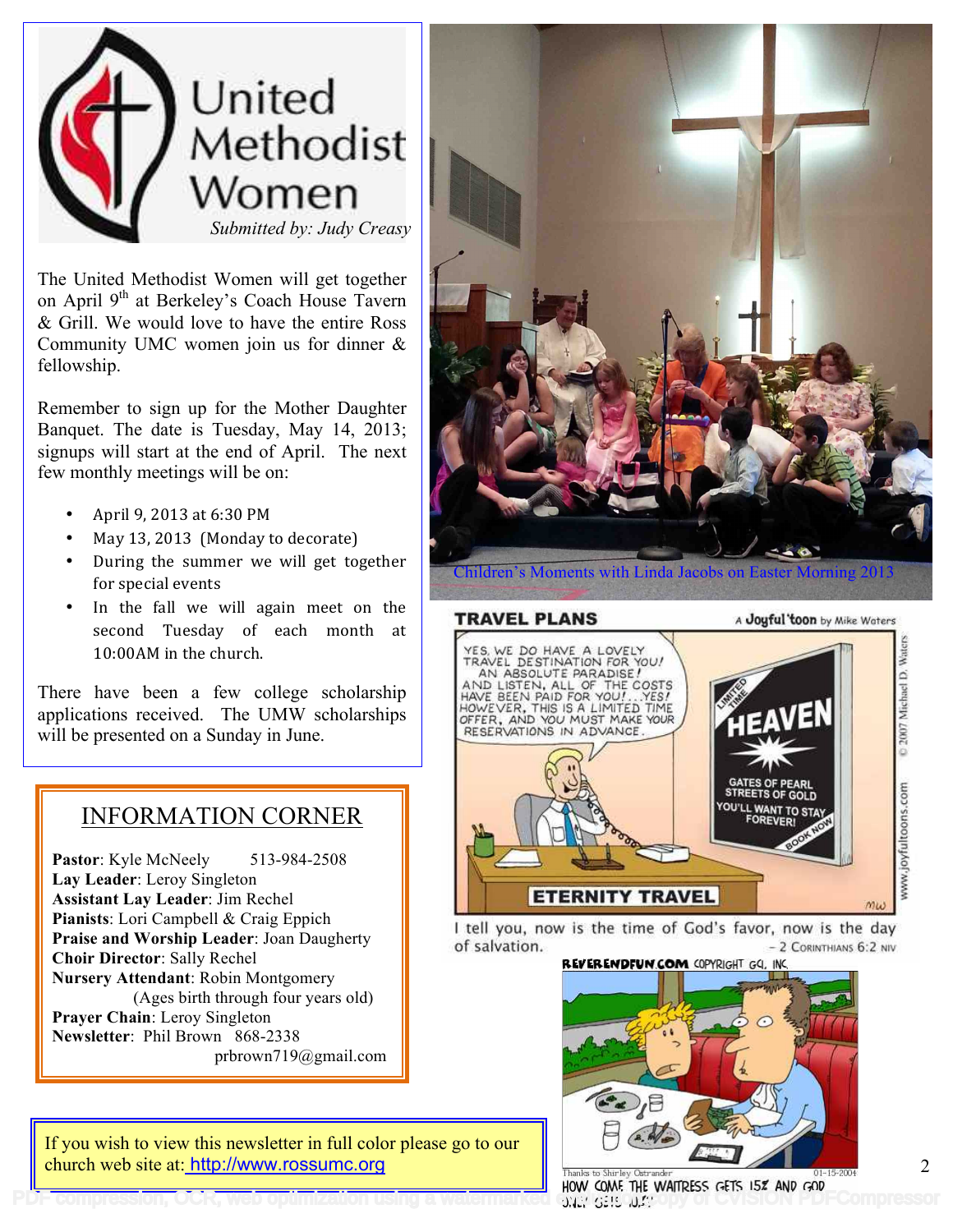

# Music Ministry

Thank You Thank You, for your participation in our annual Nut Sale. Our net profit was a little over \$500.00! We will be using those funds to enhance the audio system in the sanctuary, when that project gets underway. We look forward to the sale again in September and your input to what is available for purchase. We added quite a few new selections and they all seemed to be good sellers. Thank you, again!

The choir has been very busy preparing music for the Lent and Easter season, as well as the Good Friday service with churches in the Hamilton area. This is the first time for me to participate in a combined service. I hope it is a great experience for all who attend. This time of year, there are songs that tug a variety of emotions. There are those, which seem so sad as they speak to the betrayal, crucifixion, and death of our Lord. Then, there are the songs that are bursting with the joy and celebration of the risen Christ. I hope that the music, through the lyrics or the melody, is able to reach you where you least expect it. I hope that we all can experience the joy that we are Easter people!

I am so blessed to work with such dedicated choir members and musicians at Ross. It truly has been a great choir season. We will wind down at the end of May, but we will have special music throughout the summer months. You are welcome to be a part of the music program at anytime. We would love to add voices or instruments to the preservice, Praise and Worship, or the Choir!

*Sing and make music from your heart to the Lord, Eph 5:19*



Sally Rechel Choir Director





*-Submitted by Judy Kottman,* 

**Yard/Craft Sale & Lunch Saturday May 11** *(Rain Date May 18)*



It's time again for the Annual Yard/Craft Sale. Spaces are available for \$10.00. We also will accept donations of gently used items and those items no longer useful to you. We ask that you bring those to church beginning Sunday April 28. Tell your friends and family so they may join in this event. The sale is from 9:00 am to 3:00 pm.

We will also need volunteers to set up and work the day of the sale. The kitchen will be open for lunch being served 11:00 am to 2:00 pm. There will be more information as the date nears.

# **Missions Monthly Donations**

Missions continues to post items for donation each month in the weekly Bulletin and on the baskets in the foyer. Thank you for your continued support.

# **Coffee Hour**



Everyone enjoys the tasty items supplied by the ladies of the church for Coffee Hour. We want to thank everyone for the donations we enjoy sharing in fellowship following Sunday Worship. It's such a pleasure seeing the Cross Room being enjoyed by so many. Don't hesitate to join in; we can easily find additional chairs for your comfort.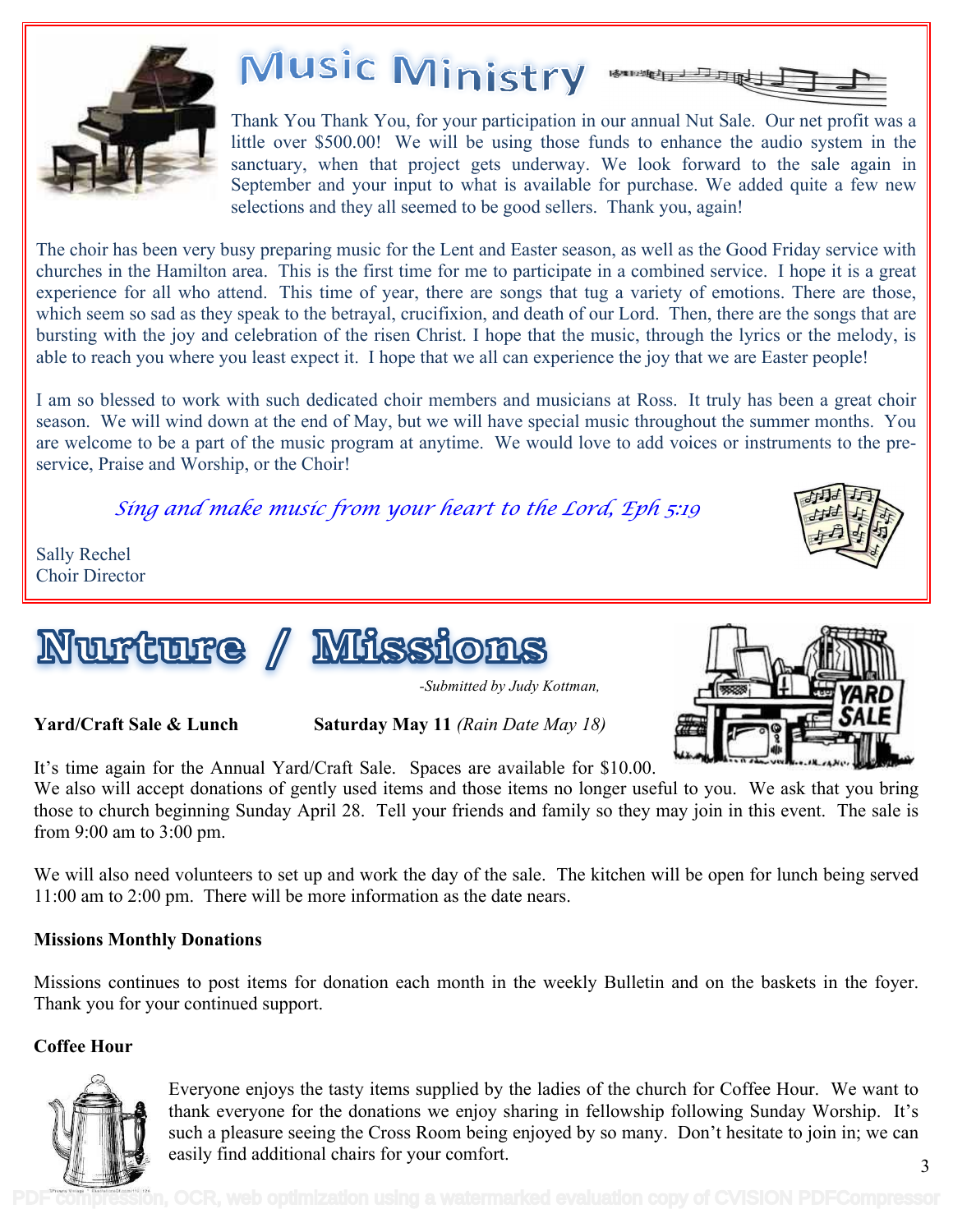



A little boy was overheard praying: 'Lord, if you can't make me a better boy, don't worry about it. I'm having a real good time like I am.'

# **SO YOU ARE A UNITED METHODIST!!**

What does that mean? What do United Methodists believe? What is our doctrine? Come and learn more about what we mean when we say; I am a Methodist.

**In May**, we will have 5 classes that will help all of us understand what it is to be a Methodist. **Topics** will be Basic United Methodist Beliefs; Baptism; Communion; Grace, Social Principles. Each evening will be a stand-alone class. Come to one, come to all, just come. **Bring a friend. Details will be coming.** 

Taught by Pastor Kyle

|                                        | <b>Treasurer's Report</b> |
|----------------------------------------|---------------------------|
| <b>Financial Status as of 03/20/13</b> |                           |
| <b>Cash Assets:</b>                    |                           |
| <b>General Operating Fund</b>          | \$45,742                  |
| <b>Building Fund</b>                   | 430                       |
| <b>Choir Robe Fund</b>                 | 947                       |
| <b>Heifer Fund</b>                     | 374                       |
| <b>Savings</b>                         | 23,196                    |
| <b>Memorial Fund</b>                   | 1,231                     |
| <b>Missions Fund</b>                   | 3,550                     |
| <b>Inner City Children's Fund</b>      | 2,412                     |
| <b>Youth Fund</b>                      | 3,176                     |
| <b>Total Assets</b>                    | \$81,058                  |
| <b>General Operating Fund:</b>         |                           |
| <b>Offering - YTD</b>                  | \$23,952                  |
| <b>Operating Expenses - YTD</b>        | \$17,790                  |
|                                        |                           |
|                                        |                           |



**Look for Grits and Grace news in the June /July issue of RCUMC newsletter.**

## **Sunday Sermons on Web Site**

Recordings of Sunday Sermons are on the Ross Community United Methodist Church Web Site at:

http://www.rossumc.org



**- Debbie Gilman, Treasurer**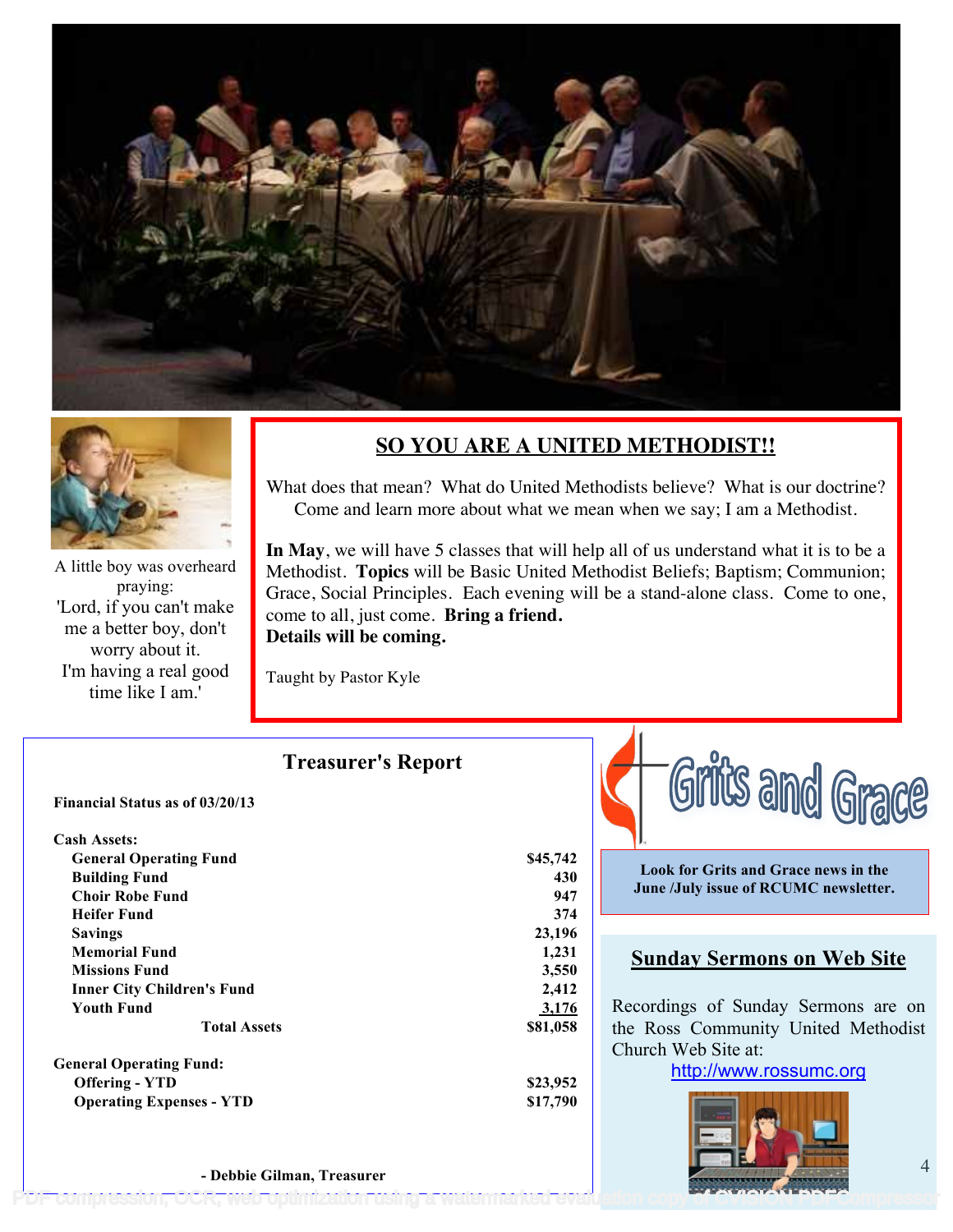Continuing prayers for the vision of Ross Community United Methodist Church, Pastor Kyle and Karen, Pastor Grant and Ann, Bev Papet, our President, our nation and our military personnel,

Gary Brown (due to ongoing heart problems), Vicki Hilton, Dorothy Gard, Steve and Linda Jacobs, Donna Montang (who has a brain tumor), Jake Phelps and family, Jo and Randy Anderson's great grandson Tyson and family, Zack Brockman, Peggy Nauman and family, Don & Annette



Hegner (ongoing health issues), Joyce Zecher (Tim's mother), family of Anna George and family of Mary Bliton.



#### **April**

- 2 Steve Dykes
- 4 Craig Eppich
- 4 Taylor Rechel
- 5 Helen Burch
- 21 Ken Pierson
- 23 Danielle Ratliff



#### **May**

- 2 Kyle Rheinfrank
- 4 Glenn Renner
- 7 Betty Merz
- 9 Carolyn Foster
- 11 Winnie Whirls
- 11 Linda Wright
- 14 Nicole Eppich
- 18 Helen Gambrel
- 19 Brenda Huber
- 20 Dan Foster
- 21 Grant Montgomery
- 26 Karol Schaefer
- 27 Spencer Dreske
- 27 Micky Eppich
- 29 Zak Edington

# Ushers & Greeters

#### **April**

HELL

- 14 Wayne & Linda Estep
- 21 Butch & Trey Foster
- 28 Jerry & Betty Merz

#### **May**

- 5 Dick & Anita Massey
- 12 Don & Barb Rechel
- 19 Steve & Carol Skinner
- 26 Debbie Gilman & Lois Lynch

#### **June**

- 2 Bill & Brenda Oliver
- 9 Roger & Judy Creasy
- 16 Phil & Brenda Brown
- 23 Jim Rechel &



## **COMMUNION**

**If you are home bound and would like to receive communion please contact the church office at (513) 868-2923. Pastor Kyle McNeely or our Lay Leader, Leroy Singleton will return your call.** 



#### **April**

- 15 Grand & Ann Montgomery
- 23 Jim & Donna Houk

**May**

- 3 John & Danielle Fisher
- 21 Del & Carolyn Foster